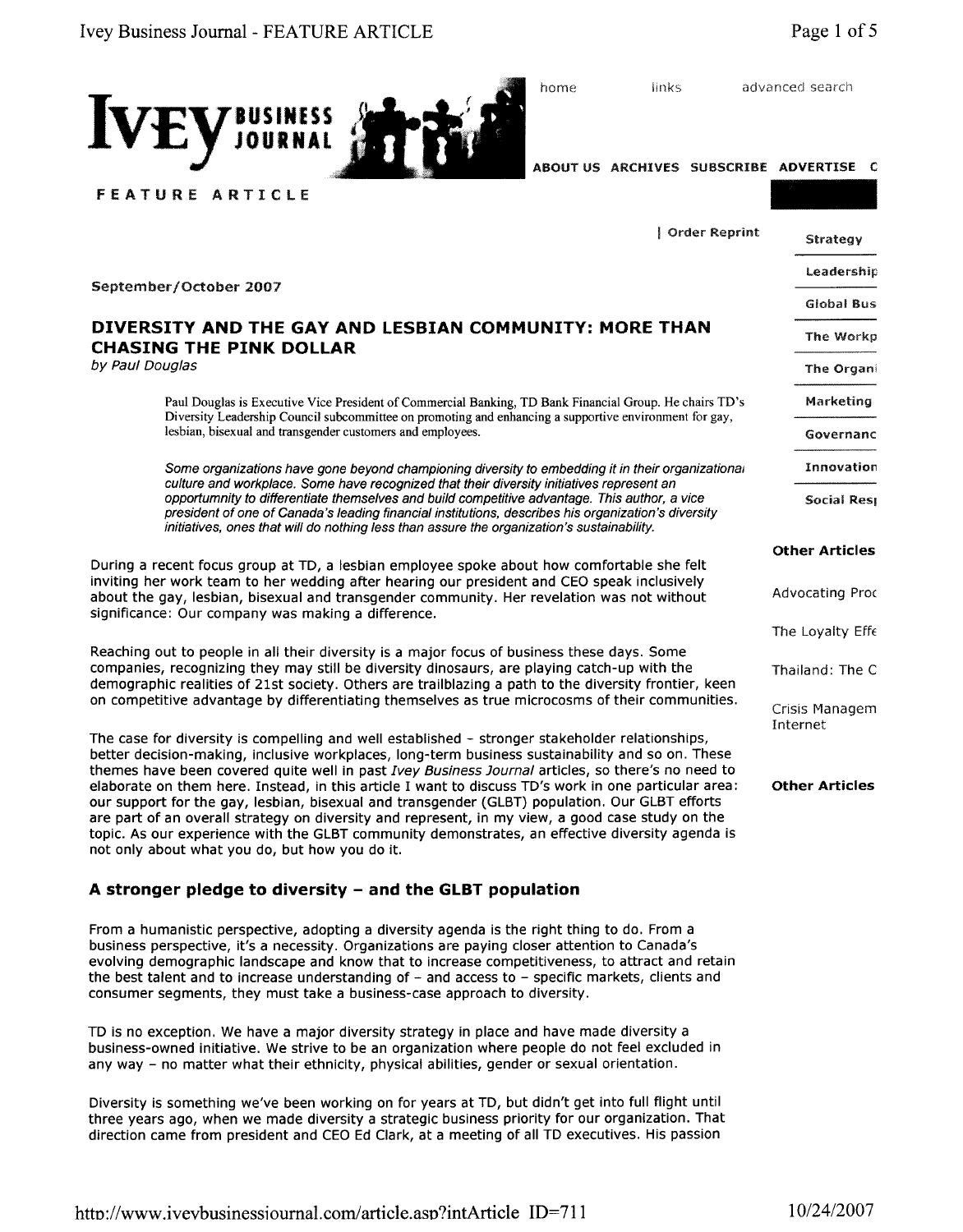and commitment to diversity really galvanized the executive team. To be successful over the long term, Ed said, we must be a place where all of our customers and employees believe that their needs can be met.

One of the first and most crucial actions taken was the formation of a Diversity Leadership Council. Comprising senior executives from across the bank and reporting directly to the president and CEO, the Council was charged with setting TD's overall strategy for diversity, embedding it in business plans and driving enterprise-wide initiatives.

Five priorities were identified for focused effort:

- Building an agenda for people with disabilities
- Expanding leadership opportunities for visible minorities
- Expanding leadership opportunities for women
- Serving diverse communities
- Promoting and enhancing a supportive environment for GLBT customers and employees

# **Why GLBT?**

Why was the GLBT community selected as a priority? A series of different incidents led us to believe that we didn't have an environment where all our GLBT employees and customers felt comfortable being open about their sexuality. For example, while we had same-sex benefits available at TD for many years, only 94 employees were signed up for them. With 47,000 employees in Canada, this didn't make sense. We also knew that some people, including executives, didn't feel at ease being upfront about their sexuality as they thought it would limit their careers.

The reality was, people weren't feeling as comfortable as they should. While we have always tried to be a welcoming organization, perception is everything, especially in a large company. It is not acceptable if people don't claim benefits they are entitled to. It is not acceptable if people think some distinction is being made on the basis of sexual orientation.

With our look inside, we began to wonder: Are our GLBT customers also not feeling as comfortable as they should? And let's not pretend that the GLBT market doesn't represent a fantastic business opportunity. In Canada, GLBT consumers have an estimated buying power of more than \$75 billion. According to San Francisco-based Community Marketing, a leading research and consulting firm, gay and lesbian consumers make up at least 10 percent of the consumer market, and overall go on more trips, own more houses and have the most disposable income of any niche group. The bottom line: It would be foolish not to pursue such a potentially profitable client group.

TD's Diversity Leadership Council struck an executive subcommittee to create and drive a very focused program aimed at our GLBT customers and employees. I have the privilege of chairing this subcommittee, whose ultimate goal is to make TD the bank of choice and employer of choice for this population.

# **GLBT initiatives and early successes**

In three short years, TD has come a long way

- The number of employees claiming same-sex benefits has doubled.
- Surveys and anecdotal evidence tell us that GLBT customers and employees are applauding our efforts.
- TD has won external awards and recognition including top bank for Toronto's gay community by Xtra, a leading gay newspaper, and Employer of the Year from the Gay and Lesbian Business Association of B.C. While we're not doing this for the recognition, it does send a positive message to our employees, customers and communities.

While there is still much to do to get where we want to be, we have created a far-reaching program of initiatives for GLBT employees, customers and the community at large.

Within our workplace, for instance, we have set up a successful Employee Pride Network across Canada. Its membership has tripled since its inception in 2005. The network acts as a feedback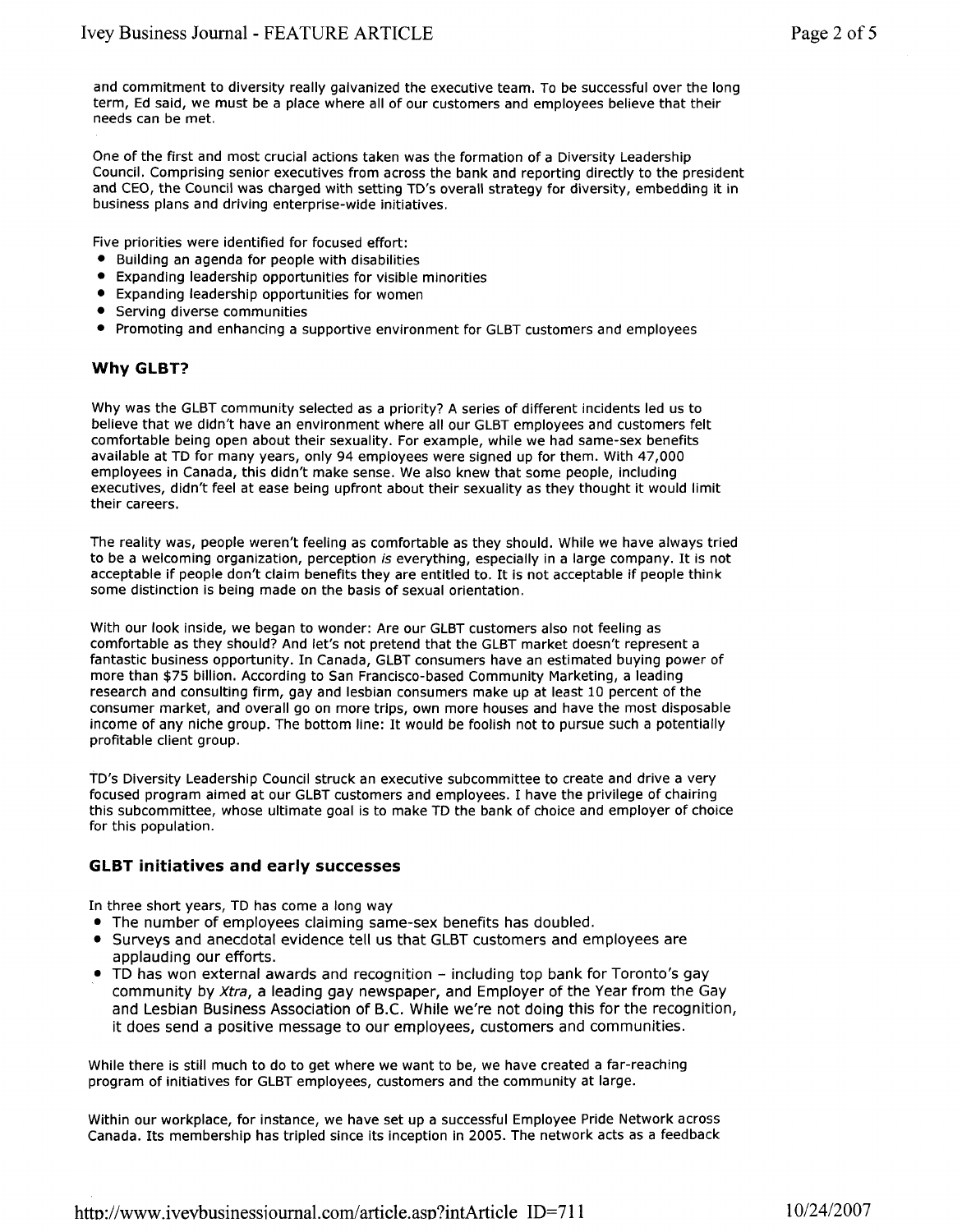mechanism to shape GLBT strategy internally and externally, and allows employees to share ideas and experiences. There are local networks in Toronto, Vancouver, Montreal and London, and we'll be expanding to Calgary and Ottawa by the end of 2007. We're also investing in people development. This fall we're rolling out a major diversity inclusiveness training initiative, which will be delivered to all our people managers over the next two years.

To reach out to GLBT consumers, we have year-round advertising campaigns in various publications, portraying the GLBT community in a realistic, non-stereotypical manner, while accurately reflecting TD's position as a welcoming bank. For the co-branded TD American Airlines VISA card, we have designed specific marketing initiatives to target the GLBT population.

We're also very active in the community. In fact, our community involvement was especially important at the outset, when we wanted to make a very public statement that TD is supportive of the GLBT population. To send a message of support as much internally as externally, TD became a top sponsor of Pride Toronto and the Pride Parade three years ago. Pride Parade is one of Canada's premier arts and culture festivals and one of the three largest Pride events in North America. Each year our involvement has grown. TD's Employee Pride Network is very active in the Pride Parade events and we're the lead supporter of Pride Toronto's volunteer program, which is the heart and soul of Pride Week.

We've focused on building relationships with the GLBT community and supporting causes such as HIV and AIDS. For example, TD was the official bank and a sponsor of the 16th International AIDS Conference held in Toronto last year. Concurrent with the conference, our Economics Department released a paper entitled "The Economic Cost of AIDS: A Clear Case for Action." The study highlighted the devastating impact of AIDS in developing countries and recommended a number of actions, including increased financing and distribution of antiretroviral drugs for the developing world.

# **What Have We Learned So Far?**

Our GLBT efforts cannot be viewed in isolation - they go hand in hand with our overall diversity strategy, which has aimed to foster an inclusive and open environment for all. Let me highlight the key principles and elements of this broader strategy, which in my view have been essential to our success with the GLBT population:

## **The importance of leadership**

The diversity initiative at TD has the full support of the most senior levels, including our president and CEO, Ed Clark, who remains its biggest champion. According to the Conference Board of Canada, the role and commitment of a company's leader is the number- one element in creating an accommodating workplace rich in diversity. Ed is a leading supporter of TD's Employee Pride Network and has been active in events organized by the network. He has talked frankly to shareholders about diversity at our annual general meetings and its importance to the future of our business.

"Diversity is extremely important to me. I am physically incapable of leading an organization that is at odds with my own beliefs about fundamental human rights and respect for each other. I care that our customers and employees who are gay, lesbian, bisexual or transgender have a comfortable experience at TD. I don't want people to feel they have to hide who they are because they're afraid we'll discriminate against them. In fact, I look forward to the day when all employees feel that their sexual orientation is a non-issue." Ed Clark, President & CEO, TD

## **Diversity is everyone's job, not just the domain of HR**

At TD we have challenged the perception that diversity is just a responsibility of the Human Resources (HR) department, stressing instead company-wide responsibility. We view diversity as a broad, multi-faceted opportunity that cuts across our organization. Diversity is not HR's job. It's not Marketing's job. It's everyone's job. And it goes beyond our company walls, which is why we have initiatives targeting customers and community members, in addition to employees.

## **Diversity is like any other business strategy**

To be effective, diversity must be embedded in the business. That's the way it sustains itself. It should be treated as any other business strategy, not as a one-off exercise or the hip initiative of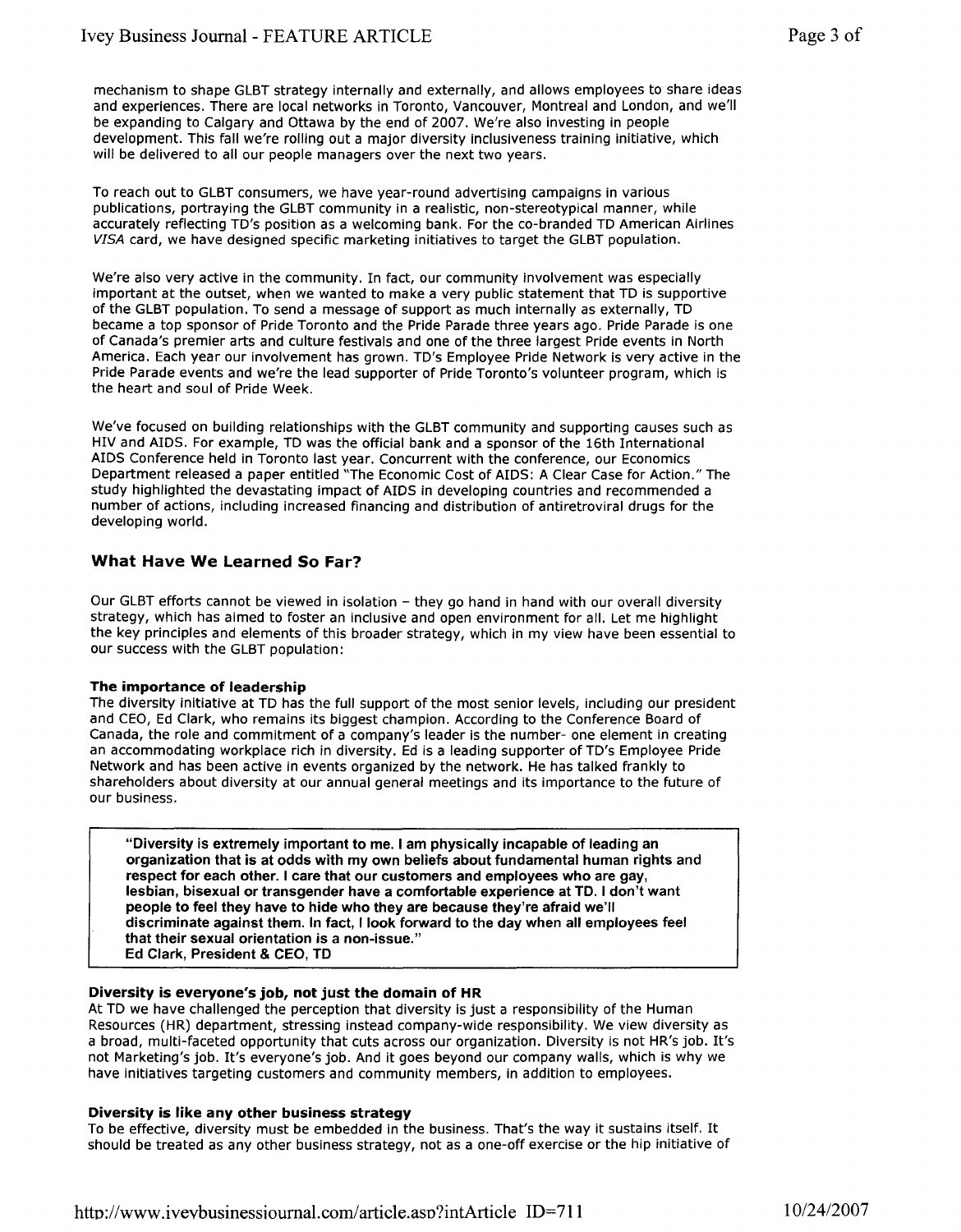the day. For example, at TD our diversity program is aligned with our corporate guiding principles and leadership profile, and we have action-oriented plans with clear measurement of our progress both in the workplace and in the marketplace.

#### **Deep-seated commitment is a must**

At TD, we don't accept or tolerate - we support and embrace the GLBT community. Same-sex relationships are normalized. Genuine diversity isn't about token gestures or lip service. It's not about filling quotas, labeling people or grudgingly complying with the federal government's employment equity requirements. Nor is it about political correctness or "pseudo diversity". There has to be a deep-seeded commitment to and understanding of diversity and groups such as the GLBT community. And concrete actions have to back up the rhetoric.

#### **Educate and engage employees**

A picture may be worth a thousand words, but the word "diversity" is worth a thousand pictures. Diversity is a topic that evokes great fervour and opinion and brings to the forefront questions about meritocracy and advantaging some groups over others. That's why communication with employees is so imperative. One of our first orders of business was to demystify diversity, as well as convey its importance to our staff. This was no easy task. A series of high-profile messages were sent out by executives across the company. We circulated a positioning paper that articulated what diversity is, what it is not and what it means to our customers. We created a "Diversity at TD" presentation for managers to use with their employees. Several executives delivered a road show across the country to deal openly with the issues.

The result? Today the diversity theme resonates throughout the company at all levels. A real inclusive culture and mindset has developed. There's no better illustration of this than TD's "London model." One of our most thriving Employee Pride Networks has surfaced in London, Ontario, a city regarded as conservative and traditional. This is a clear sign that people feel comfortable wearing their own stripes when they come to TD and a testament to how factors such as executive support have bred an open, welcoming atmosphere.

## **Support what matters to the GLBT community**

It's not enough to make changes inside. You have to show you're serious on the outside as well. Through our involvement with community partners and support for various groups, we let our employees and the GLBT population know that we're very serious about being more inclusive.

## **Community involvement reaps many benefits**

Many GLBT community organizations have told us that once news spread of TD, a large organization, giving them a "stamp of approval," it provided a tremendous boost to their credibility and efforts to garner funding and attention from other companies.

**"TD's ongoing leadership support has enabled the Lesbian Gay Bi Trans Youth Line to grow from a small community organization to a provincial leader in supporting GLBT youth. As title sponsor for our Community Youth Awards and Line Art Auction, TD's commitment to social responsibility has helped to raise the Youth Line's profile, allowing our youth-led organization to serve more young people and attract more support."**

**Philip Wong, Executive Director, Lesbian Gay Bi Trans Youth Line**

# **Ensuring a sustainable future**

TD's support of the GLBT community is not about making moral judgments. It's about supporting a community that is an important part of our customer base and employee population. It's also about our overall commitment to diversity - something we take very seriously. On the diversity frontier, we see ourselves at the frontlines, working hard to show leadership and achieve progress. We want people to look at TD and see an example of how things should work.

Creating true diversity is a long road. It doesn't necessarily come naturally to people. It's hard work. The literature on diversity suggests that beliefs and behaviour often don't align. So companies have to be on the lookout for discrepancies between what they say and what they do. Becoming a diverse organization requires as much commitment and discipline as any other business priority.